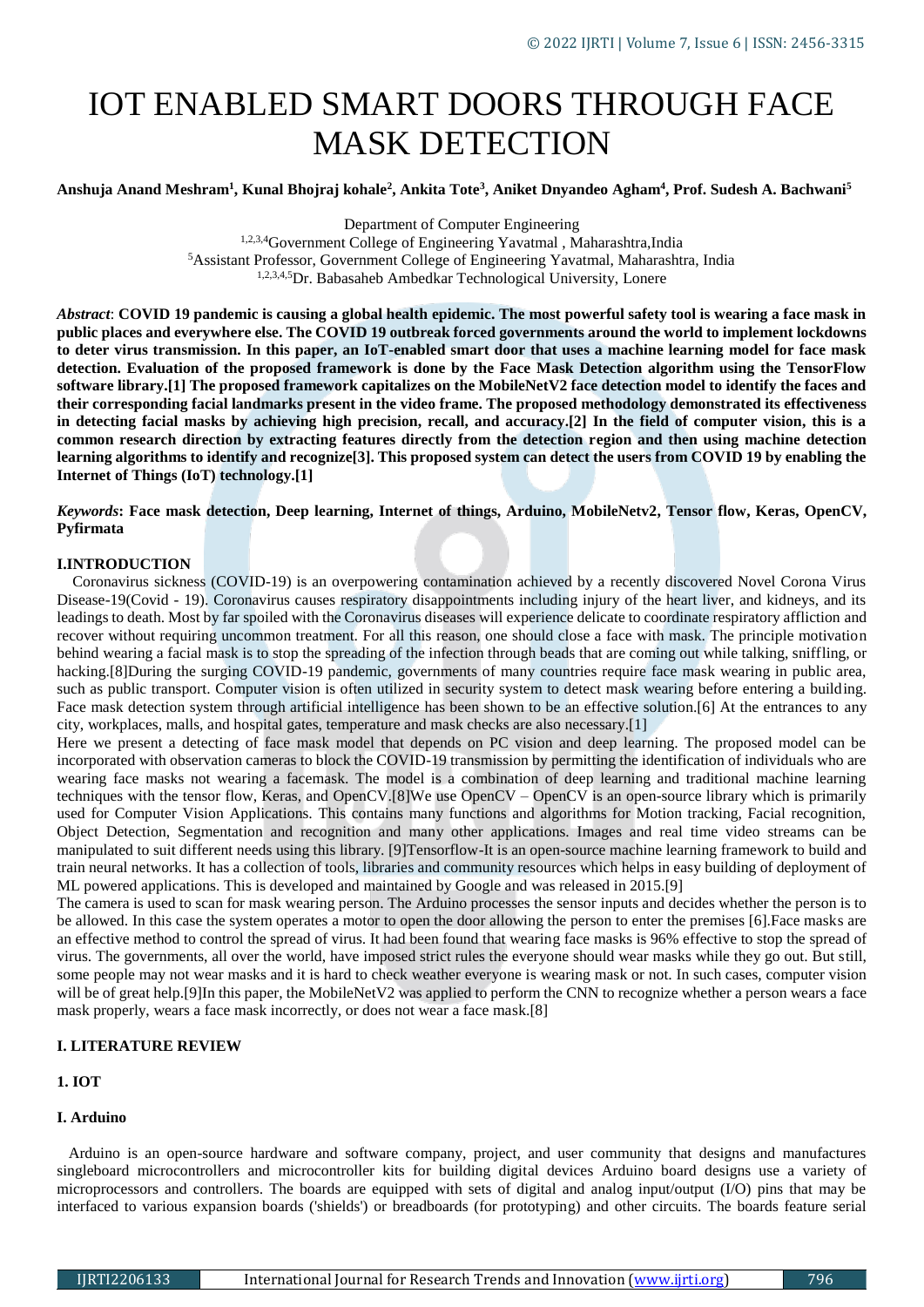communications interfaces, including Universal Serial Bus (USB) on some models, which are also used for loading programs. The microcontrollers can be programmed using the C and C++ programming languages, using a standard API which is also known as the Arduino language, inspired by the Processing language and used with a modified version of the Processing IDE. In addition to using traditional compiler toolchains, the Arduino project provides an integrated development environment (IDE) and a command line tool developed in Go.



| Arduino Uno SMD R3      |                              |  |  |  |  |  |  |  |  |
|-------------------------|------------------------------|--|--|--|--|--|--|--|--|
| <b>Developer</b>        | arduino.cc                   |  |  |  |  |  |  |  |  |
| <b>Manufacturer</b>     | Arduino                      |  |  |  |  |  |  |  |  |
| <b>Type</b>             | Single-board microcontroller |  |  |  |  |  |  |  |  |
| <b>Operating system</b> | None (default) / Xinu        |  |  |  |  |  |  |  |  |
| <b>CPU</b>              | Atmel AVR (8-bit)            |  |  |  |  |  |  |  |  |
|                         | ARM Cortex-M0+ (32-bit)      |  |  |  |  |  |  |  |  |
|                         | ARM Cortex-M3 (32-bit)       |  |  |  |  |  |  |  |  |
|                         | Intel Quark $(x86)$ (32-bit) |  |  |  |  |  |  |  |  |
| <b>Memory</b>           | <b>SRAM</b>                  |  |  |  |  |  |  |  |  |
| <b>Storage</b>          | Flash, EEPROM                |  |  |  |  |  |  |  |  |
| Website                 | arduino.cc                   |  |  |  |  |  |  |  |  |
|                         |                              |  |  |  |  |  |  |  |  |

#### **II.Servo motor**

 A servomotor (or servo motor) is a simple electric motor, controlled with the help of servomechanism. If the motor as a controlled device, associated with servomechanism is [DC motor,](https://www.electrical4u.com/dc-motor-or-direct-current-motor/) then it is commonly known as a DC Servo Motor. If AC operates the controlled motor, it is known as a AC Servo Motor.



A servomotor is a linear actuator or rotary actuator that allows for precise control of linear or angular position, acceleration, and velocity. It consists of a motor coupled to a [sensor](https://www.electrical4u.com/sensor-types-of-sensor/) [f](https://www.electrical4u.com/sensor-types-of-sensor/)or position feedback. It also requires a relatively sophisticated controller, often a dedicated module designed specifically for use with servomotors.

#### **III. Camera**

The ESP32-CAM provides an inexpensive way to build more advanced home automation projects that feature video, taking photos, and face recognition. The ESP32-CAM is a small size, low power consumption camera module based on ESP32. It comes with an OV2640 camera and provides onboard TF card slot. The ESP32-CAM can be widely used in intelligent IoT applications such as wireless video monitoring, WiFi image upload, QR identification, and so on.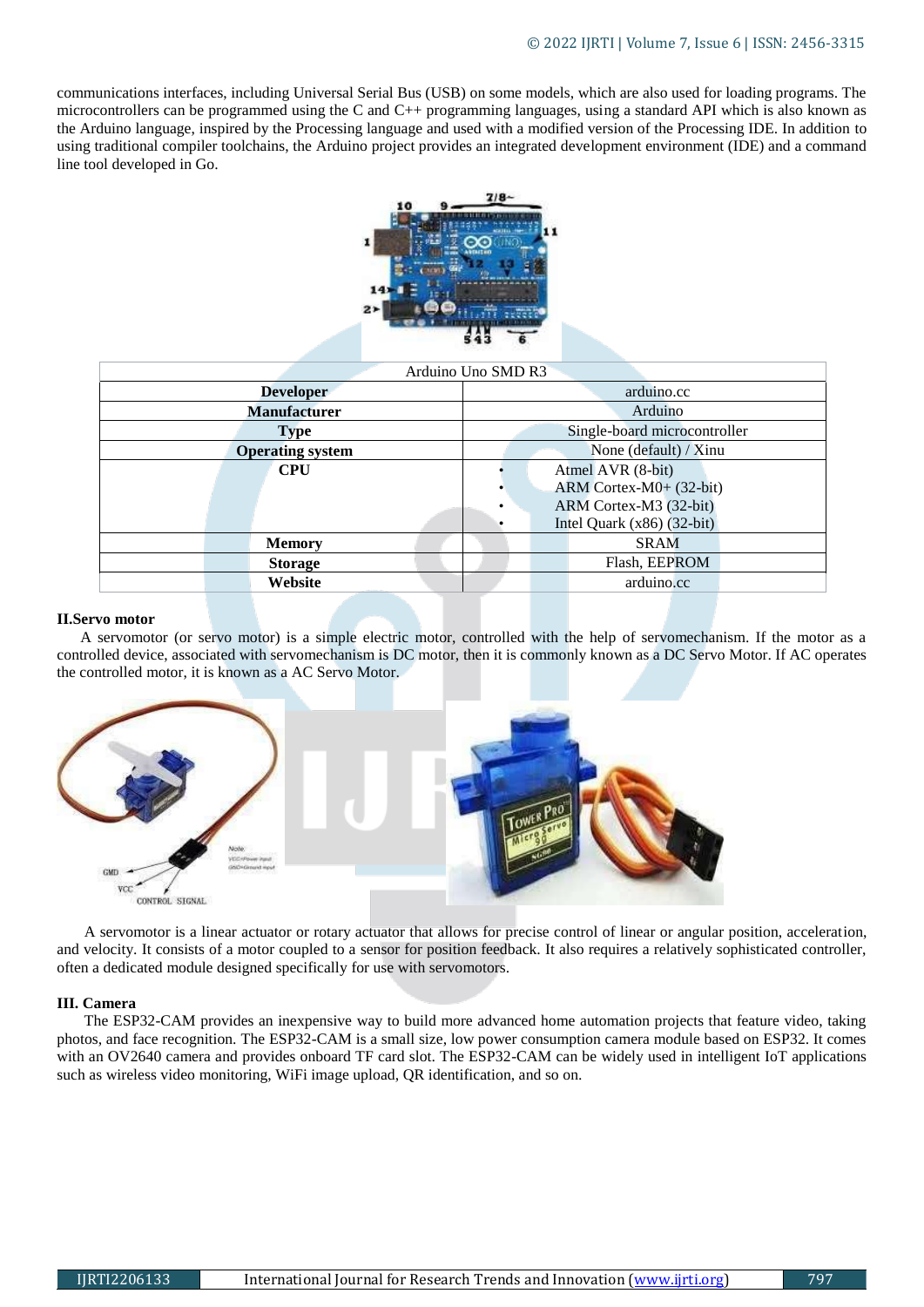

#### **2. Deep Learning**

#### **I.MobileNetV2 Model**

MobileNetV2 is a convolutional neural network architecture that seeks to perform well on mobile devices. It is based on an inverted residual structure where the residual connections are between the bottleneck layers. The intermediate expansion layer uses lightweight depthwise convolutions to filter features as a source of non-linearity. As a whole, the architecture of MobileNetV2 contains the initial fully [convolution](https://paperswithcode.com/method/convolution) [l](https://paperswithcode.com/method/convolution)ayer with 32 filters, followed by 19 residual bottleneck layers.

 In MobileNetV2, there are two types of blocks. One is residual block with stride of 1. Another one is block with stride of 2 for downsizing. There are 3 layers for both types of blocks. The first layer **is** 1×1 convolution with ReLU6**.**The second layer is the depthwise convolution.The third layer is another 1×1 convolution but without any non-linearity**.** It is claimed that if ReLU is used again, the deep networks only have the power of a linear classifier on the non-zero volume part of the output domain. And there is an expansion factor t. And t=6 for all main experiments. If the input got 64 channels, the internal output would get  $64 \times t=64 \times 6=384$ channels.



#### **Python Libraries I.Tensorflow**

 It is an open-source machine learning framework to build and train neural networks. It has a collection of tools, libraries and community resources which helps in easy building of deployment of ML powered applications. This is developed and maintained by Google and was released in 2015.[10]

#### **II.Opencv**

 OpenCV is an open-source library which is primarily used for Computer Vision Applications. This contains many functions and algorithms for Motion tracking, Facial recognition, Object Detection, Segmentation and recognition and many other applications. Images and real time video streams can be manipulated to suit different needs using this library. [10]

# **III.Keras**

 Keras is an open-source high-level Neural Network library, which is written in Python is capable enough to run on Theano, TensorFlow, or CNTK. It was developed by one of the Google engineers, Francois Chollet. It is made user-friendly, extensible, and modular for facilitating faster experimentation with deep neural networks. It not only supports Convolutional Networks and Recurrent Networks individually but also their combination.

#### **IV.Pyfirmata**

 PyFirmata is basically a prebuilt library package of python program which can be installed in Arduino to allow serial communication between a python script on any computer and an Arduino. This python package can give access to read and write any pin on the Arduino.

#### **V.Imutils**

 A series of convenience functions to make basic image processing functions such as translation, rotation, resizing, skeletonization, and displaying Matplotlib images**.** Images can be shifted in a variety of positions and directions using the OpenCV and Imutils packages.

#### **III.WORKING**

 Face mask detection has become a critical computer vision task to control the infection, yet mask detection research is limited. So, real-time detection of the mask is proposed using a deep learning approach with an automated door entry control system. Deep learning plays a major role in Natural Language Processing, object identification, and facial recognition. The proposed system with the face net model incorporates mask detection efficiently and accurately. To detect the presence of a face mask, the trained face mask classifier is applied to the live video stream. The data from the detection phase is passed to an automated door entry control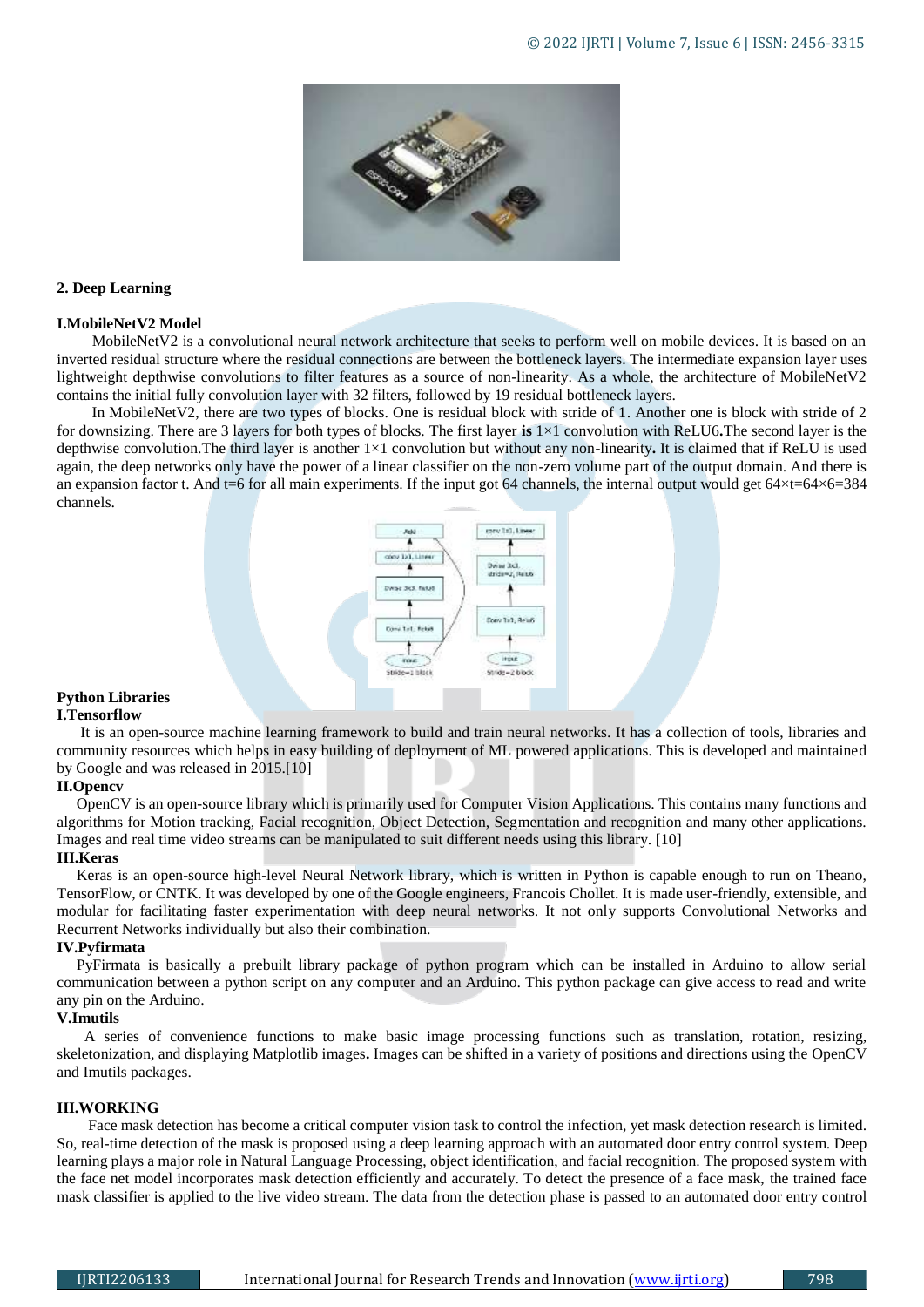mechanism to control the entry of the people. The experiment is conducted, and the results are obtained. From the results, it is inferred that the system recognizes the presence of a mask and ensures safety through the automated door entry mechanism.

 The face is captured and the blob is constructed from the image that depicts people with and without wearing masks [1]. This blob is passed via network to achieve face detection from the extracted blob and the trust (i.e., probability) is also associated with extracted detection. The weak detection is filtered to ensure that the confidence (probability) is more than min degree of reliability so that face ROI (Region of Interest) is extracted and switched to RGB format from BGR format and it is reformatted to  $4 \times 224$ , and then pre-processing is done.

 The training process is also known as backpropagation. The training step is very important for the model to find the weights that best accurately represent the input data to match its correct output class. Thus, these weights are constantly updated and moved towards their optimal output class. In this study, a Face Mask Detection Dataset was used to train the CNN model. During the training process, training datawas split into smaller sizes of batches of 100. Batch size includes splitting the whole dataset into a chain of the reduced amounts of data fed into the model one at a time. Splitting the training dataset into batches helps in training the model faster and controlling the gradient error accuracy. Likewise, the learning rate of 0.001 has been applied to set the size of a step in the direction of the minimizing the loss function. The optimization algorithm, forward pass, loss function, backward pass, and weights updates are followed to train the model from the labelled data.

## **I. Algorithm**

Steps to Detecting face mask

Step1: input face mask dataset Step2: Train the dataset with python libraries Step3: rearrange the dataset to disk Step4: load dataset from disk Step5: Detect faces from image/video stream Step6: determine with or without mask Step7: output the result

#### **II. Dataset collection**

 The images used for training and testing the model were obtained from the internet. To create this dataset, they took regular photographs of people's faces and then used a custom-designed computer vision Python script to apply face masks to the pictures, yielding an artificial dataset. Facial landmarks allow the users to instantly infer the position of facial components such as the eyes, nose, eyebrows, mouth, and jawline. Then, using facial landmarks, the dataset of faces wearing masks can be created. To determine the bounding box region of a face in an image, start with an image of an individual who's not wearing a face mask and then apply face mask detection. The face is captured and the blob is constructed from the image that depicts people with and without wearing masks [1].

Dataset containing images with mask as follows:



Dataset containing images without mask as follows: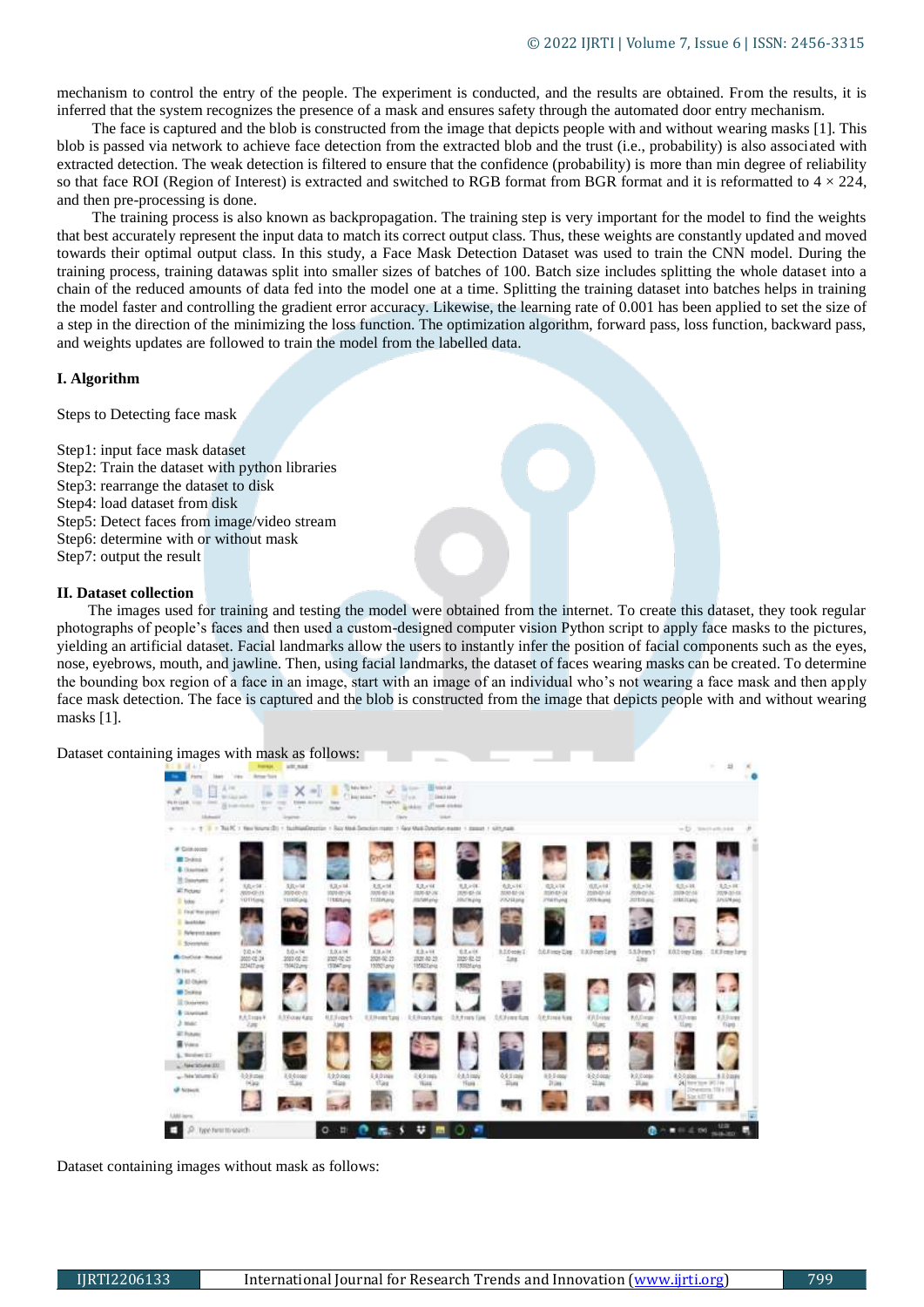| <b>PIA GAS CALL</b><br>Tarried B<br>Arrest<br><b>SELLAN</b><br>$-7$<br>■■                                                                 | territ.<br>El transmission<br><b>SERVICE</b><br>Thy PC / New NAune: (2) - furstNaM2etexton - food-Nash Behrifon: maner -1. Sea Meel-Detection: mayer 1 : present -1 and out, meel | <b>Finite</b><br><b>Carry</b><br><b>Strategies</b><br><b>Sec.</b> | <b>Silker</b>                  | Properties                           | (Flash Jestin)<br>arking |                                   |                                  |                                  |                                   |                                                               |                       | $\alpha\in\mathbb{N}$ . See it will not past |
|-------------------------------------------------------------------------------------------------------------------------------------------|-----------------------------------------------------------------------------------------------------------------------------------------------------------------------------------|-------------------------------------------------------------------|--------------------------------|--------------------------------------|--------------------------|-----------------------------------|----------------------------------|----------------------------------|-----------------------------------|---------------------------------------------------------------|-----------------------|----------------------------------------------|
| # Geot occurs<br><b>DE Cardinal</b><br><b># Dowrigan</b><br>II buyen<br><b>El licture</b><br>÷                                            | <b><i><u>Law</u></i></b>                                                                                                                                                          | S.D.Willison/RFFUJA                                               | <b>EEAHLRITIA</b><br>u         | 53.46KJ96J3                          | <b>ILLANGOTA</b>         | 0.5.000.00Hz<br>×                 | 0.3.494.319199                   | ELIMORRA                         | 1.1.amu.2021a                     | <b>ULerczNI</b> a                                             | S.C.HAUREZ            | E.S.arha.000List                             |
| $= 560$<br>$\overline{z}$<br>T Fed Telegrope)<br>Il avvitable<br><b>I</b> Reference plann I<br>3. Scrandeler<br><b>B</b> Coultra - Hospy) | 0.6 pers. 9373p.<br>$\rightarrow$                                                                                                                                                 | IULINIUMESI<br>$\overline{1}$                                     | <b>ULunuJMA</b><br>$\alpha$    | UUHUMU<br>$\sim$                     | <b>IU WADWA</b>          | <b>CLAIN/ITTILE</b><br>si.        | UUANJTETai                       | ECHUMA                           | <b>Litumutatio</b>                | 13, en città:                                                 | <b>UUM/ATM</b>        | <b>Uprigittia</b>                            |
| 9.144K<br>$2000$ ecu<br><b>E</b> Cassaur<br>E liscoven<br>& Isurican                                                                      |                                                                                                                                                                                   | 13.46 EHz ELMARKE EDINAUE                                         | Uzu                            | 3.5 Janksener, 998<br>tas            | 13 Suite Ford<br>7cmd    | ECADAM ST ECARATICS<br><b>Agg</b> | hatta                            | 2,5 pellutte, (33)<br><b>hat</b> | O.E. Swellower, NY<br><b>Hard</b> | <b>KASTER SINC PUTTER</b><br>(Drivenia) 141110 lag<br>$-1148$ | Busin, SP             | Of bactuin 80<br>Atlant                      |
| $2$ Mon-<br><b>AC FUELITE</b><br><b>E</b> Van<br>E. Wolnes (S)<br>Take Alkme (B)                                                          | 8-2 lease (8)<br>42.9td                                                                                                                                                           | 0.0 lackers 30<br>May                                             | 11 Elizabeth 31<br><b>Ridd</b> | ET traviane: (6)<br>$H_{\text{JPI}}$ | If I hadden (T)<br>10.01 | 1 E dopou 3014 L<br>it)           | 8 H (wood 27.2%)<br>$\mathbb{N}$ | <b>STORE FRID</b><br>薄           | 10 Jaguard<br>0007,045            | 8.9 rationwired<br>Millied.                                   | 331444900.<br>030.inc | 5 Cangegna<br><b>ITTIas</b>                  |
| a. New Selence (B)<br><b>ID Service</b>                                                                                                   |                                                                                                                                                                                   |                                                                   |                                |                                      |                          |                                   |                                  |                                  |                                   |                                                               |                       |                                              |

# **III. Result**

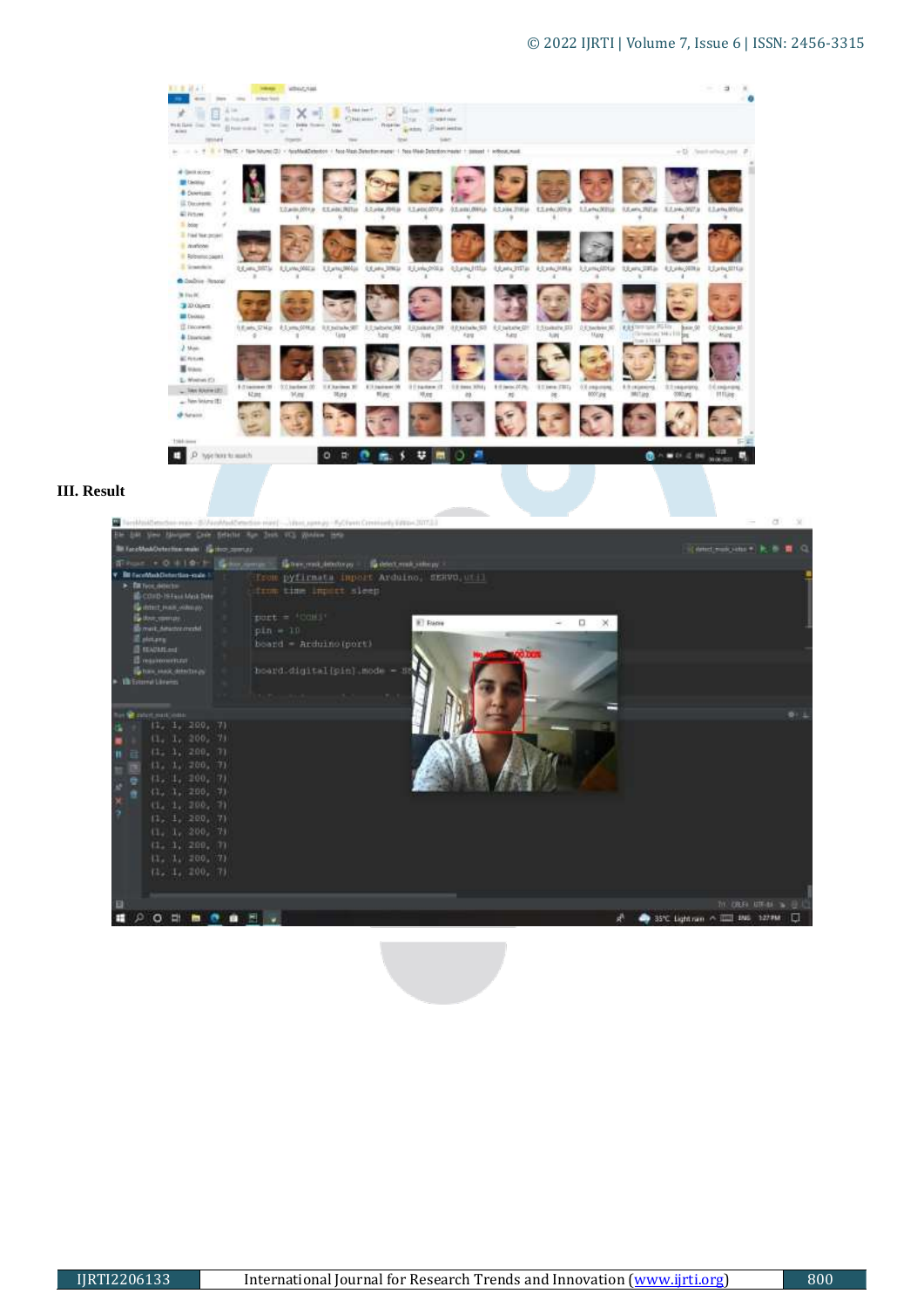